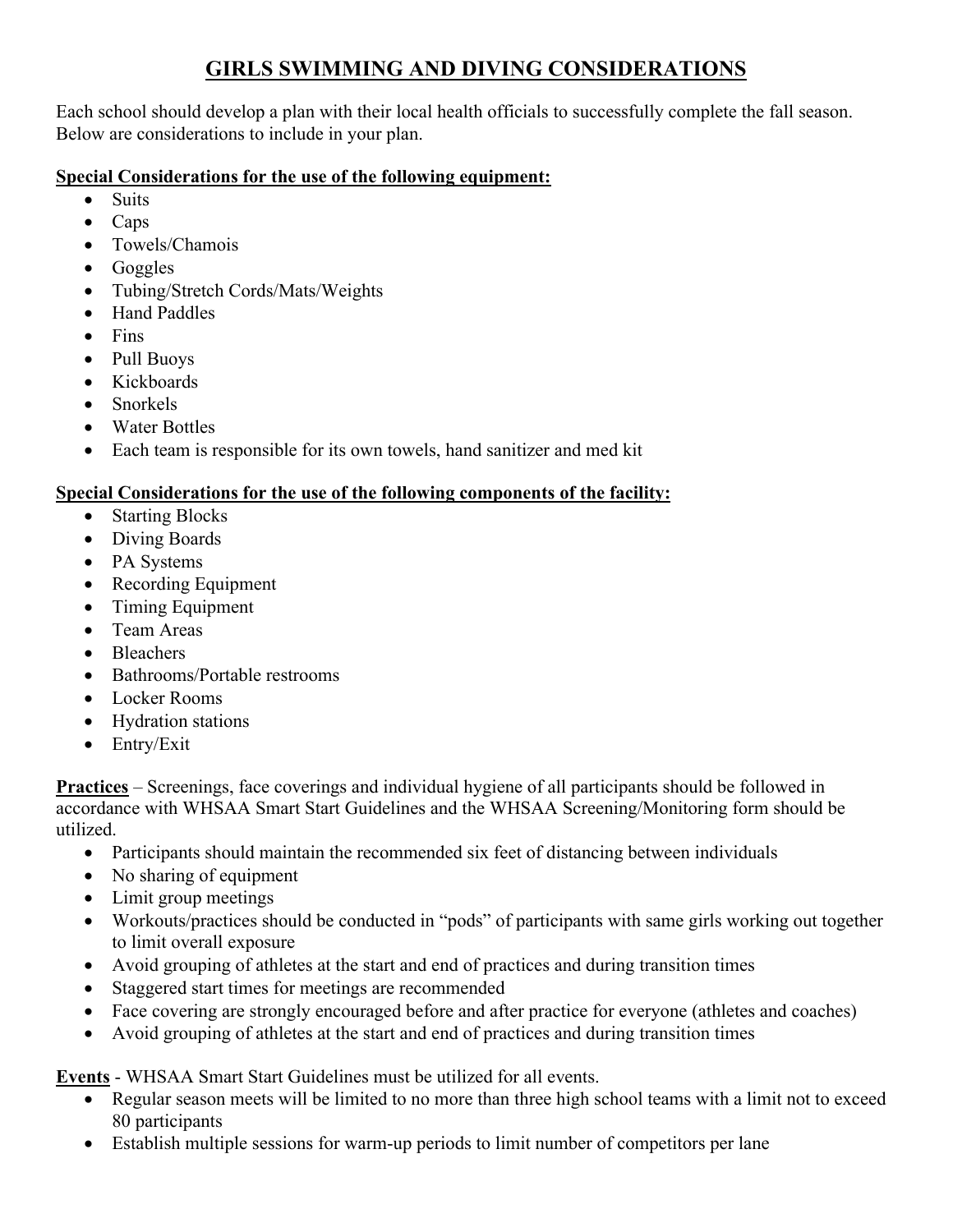- Establish multiple sessions for warm-up periods with limited number of divers
- No pre or post-race handshakes or fist bumps should take place
- Teams should not mass collect at the starting or finish areas.
- Face coverings are not recommended while swimming or diving but are strongly encouraged before and after meets (when not racing or diving) for everyone (coaches and athletes).
- All event workers should utilize face coverings, and gloves when appropriate
- No pre or post game gatherings should take place to assist in limiting exposure. (i.e. Tailgating, BBQ's, etc.)

#### **Post Season**:

If a conference decides to hold a Conference Meet, it must meet the guidelines of the regular season. The State Meet will take place as scheduled with the time schedule adjusted to allow for appropriate cleaning and sanitizing between meets.

## **All NFHS Rules Considerations for Swimming and Diving should be utilized as appropriate.**



# **2020-21 Swimming and Diving Rule Considerations**

In support of the Guidance for Opening Up High School Athletics and Activities, the NFHS Swimming and Diving Rules Committee offers this document for state associations to consider whether any possible rules could be altered for the 2020-21 season. The considerations outlined in this document are meant to decrease potential exposure to respiratory droplets by encouraging social distancing, limiting participation in administrative tasks to essential personnel and allowing for appropriate protective equipment.

#### **1. Swimming and Diving Rule Considerations**

 **Conduct (1-3-2)** - Require athletes to arrive at venue already in competitive attire or provide alternative accommodations for swimmers and divers to change that allows for 6 feet of social distancing.

**Lap Counting (2-7-6, 3-4)** - Only one person per lane should be permitted at turning end. Provide hand sanitizer and require lap counters to clean hands and wipe down devices.

**Pre-Meet Conference (3-3-6, 4-2-1d)** - Decrease number of participants or hold one conference with coaches and one meeting with captains. The referee can use P.A. system or starting system microphone to allow participants to hear but keep them properly separated.

**Referee and Starter (4-2, 4-3)** - Various rules require interactions between officials, coaches and athletes. Alternative methods for of communications include utilization of the P.A. system, hand signals or written communication.

**Notification of Disqualification (4-2-2d, e)** - Notification shall occur from a distance via use of hand signals or the P.A. system.